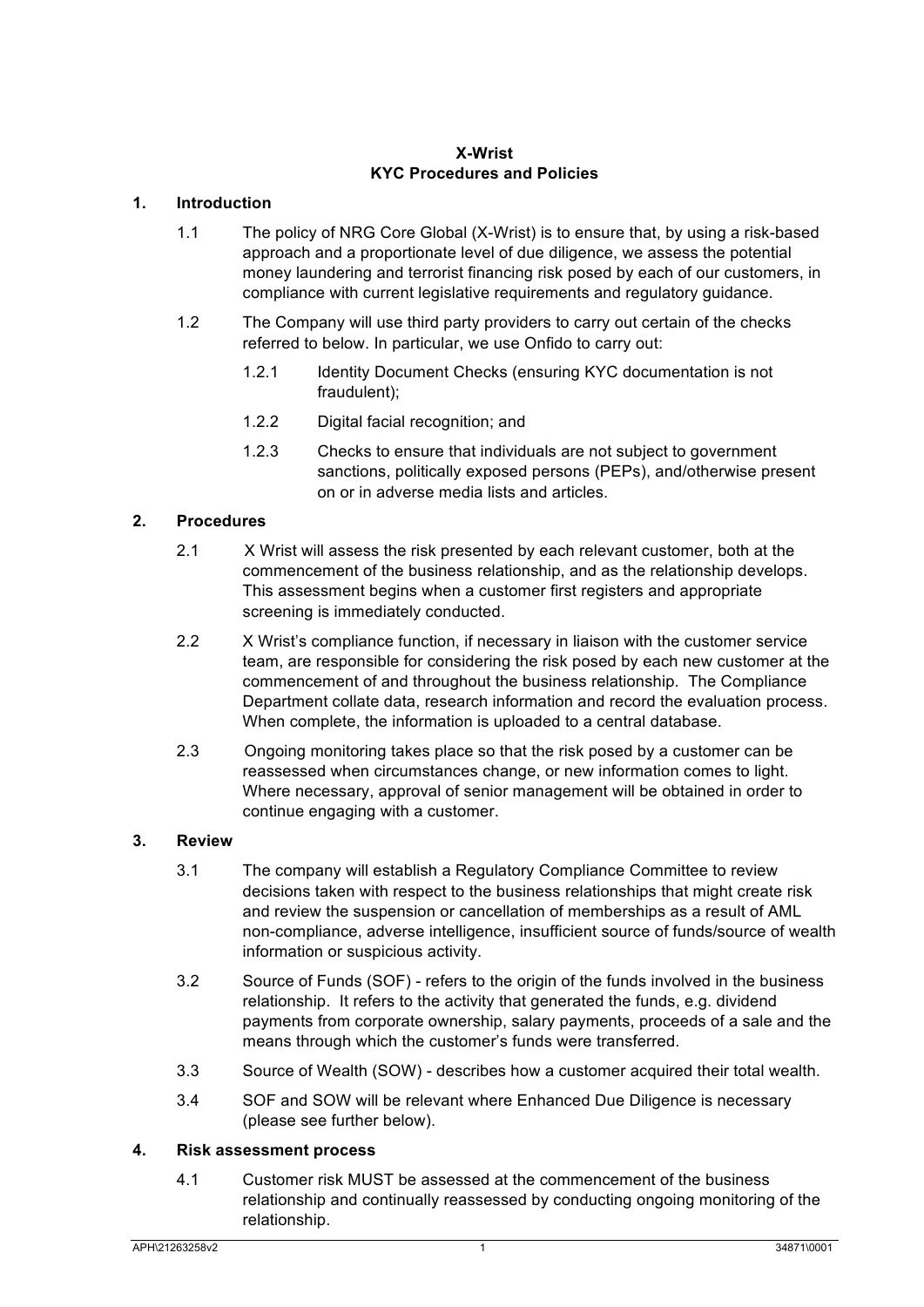- 4.2 At the commencement of the business relationship the customer will be assessed by the Compliance Team. This dynamic assessment is based on an initial interaction with the customer; information provided by the customer; an initial screening that involves searching PEP/Sanctions lists and internal intelligence databases; and an internet search on information the customer has provided.
- 4.3 The level of risk applied to each customer is assessed through a number of key indicators such as:
	- 4.3.1 the customer's business and wealth profile;
	- 4.3.2 evidence of a legitimate source of funds;
	- 4.3.3 the value of transactions/average level of spend;
	- 4.3.4 countries associated with the customer (main residence and business trading);
	- 4.3.5 method of buy-in;
	- 4.3.6 international transfers;
	- 4.3.7 PEP status; and
	- 4.3.8 other information known about the customer.

## **5. Three stages of risk assessment**

## **Stage 1**

5.1 Initial risk assessment involves verifying identity at the commencement of the customer's membership. "Verifying" means establishing the customer's identity using information or documents obtained from a reliable source which is independent of the customer, such as official documents. Obtain details of residential and business addresses, all nationalities held by the customer, and occupation, including businesses and positions in those businesses, shareholding or other relevant information. Members must provide a physical residential and business address, rather than a "P.O. Box", "care of ' or "C/O" address for identification purposes. However, they may provide a P.O. or C/O address in addition for correspondence.

# **Stage 2**

5.2 If the business relationship is identified as having any unusual elements, it is appropriate to look again at risk and to understand the customer's profile and/or the source of funds used in more detail. At this stage enhanced due diligence checks (EDD) are carried out and further risk assessment is undertaken regarding the business relationship.

## **Stage 3**

5.3 Ongoing monitoring of the business relationship will take place where appropriate, Compliance will make decisions based on what is known about the customer and asks pertinent questions.

# **6. Customer risk**

- 6.1 X Wrist has THREE levels of money laundering/terrorist financing risk: Low; Medium; and High.
- 6.2 Note that X Wrist cannot in any circumstances do business with a person appearing on a UK, EU or UN sanctions list including OFAC, HMT, Interpol, and UNSC. Any such sanctioned individual must be refused registration or ongoing subscription to our service. Their business relationship will be terminate d, their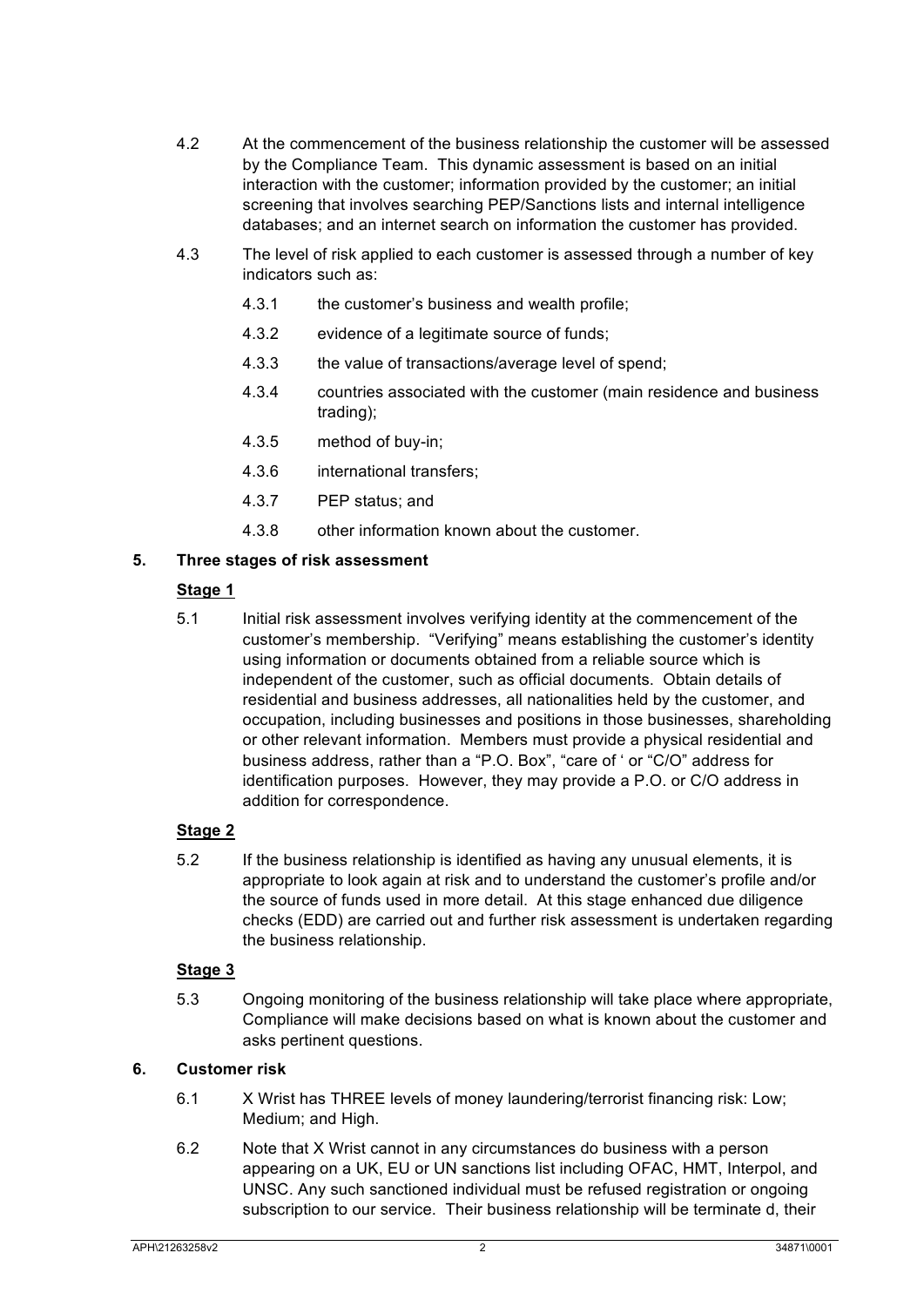account suspended and appropriate reports to HM Treasury and other relevant law enforcement agencies will be made.

6.3 An example of the profile for a Low, Medium and High-risk customer is shown below:

LOW RISK

Individual:

- Not a PEP.
- Not on a Sanctions List.

Country:

• Not domiciled in a sanctioned or high-risk country.

Transactional:

- Low spend profile.
- Main transactions are low level debit cards.
- No high-risk currency transactions noted.
- No poor credit history issues.

Level of due diligence required:

- Ensure we have recorded complete CDD details correctly in compliance with the MLR and Data Protection legislation.
- PEP and Sanctions screening process.
- Ensure that we have full name, residential and business addresses (not just a P.O. Box or C/O address), date of birth, occupation, all nationalities held.

#### MEDIUM RISK

Individual:

- A PEP with low level political contacts or in a low risk country.
- Not a PFP
- Not on a Sanctions List.

Country:

• Not domicile in a sanctioned or high-risk country.

Transactional:

- Medium spend profile.
- International transfers from personal accounts in EU countries or other low risk countries.
- Other transactions are debit card.
- No high-risk currency transactions noted.
- No poor credit history issues.

Level of due diligence required:

Complete CDD, PEP and Sanctions screening process and Google search for adverse media. Ensure that we have: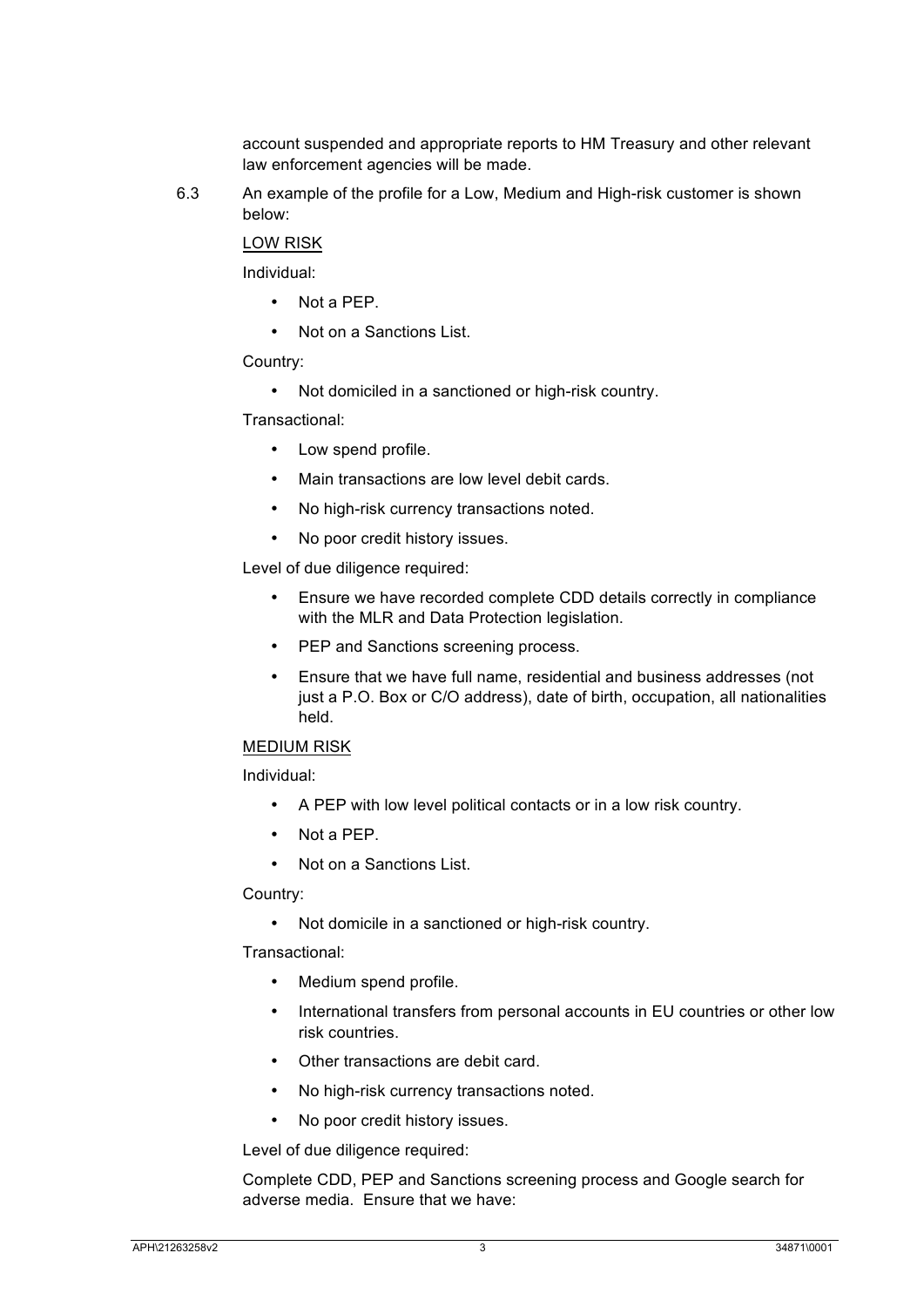- Full name, residential and business addresses (not just a P.O. Box or C/O address), date of birth, occupation, all nationalities held, and ethnic group.
- Appropriate scanned verification of identity documentation.
- Formal risk assessment is completed.

#### HIGH RISK

One or more of the following factors may result in the member being classified as Medium/High risk. If two or more of these factors are present, this is likely to result in the member presenting a higher risk of money laundering.

#### Individual:

- Higher risk PEP.
- Member from a high-risk country or with previous corruption or crime issues.
- On Sanctions List of another country (not UK/EU/UN) or is a possible hit.

#### Country:

- Place of birth, any residence or business is in a sanctioned or high-risk country.
- Transactional:
- High spend profile on buy in.
- Any international transfers from a high-risk country.
- Any high-risk currency transactions noted.
- Any poor credit history issues.

Level of due diligence required:

Complete CDD, EDD, PEP and Sanctions screening process and Google search for adverse media. Ensure that we have:

- Full name, residential and business addresses (not just a P.O. Box or C/O address), date of birth, occupation, all nationalities held, and ethnic group.
- Appropriate scanned verification of identity documentation.
- Formal risk assessment is completed.

## **7. Obtaining Due Diligence (CDD) and Enhanced Due Diligence (EDD) Information**

- 7.1 If a customer refuses to provide details of their occupation/source of wealth (or where appropriate their source of funds) when they make an application to register, they must be advised that we are legally obliged to obtain this information during the course of or at the commencement of the business relationship. If a customer refuses to provide details of their occupation, source of wealth and/or source of funds, their customer profile must be noted accordingly and dated.
- 7.2 Failure by the customer to provide information requested will result in the business relationship being reviewed by the Compliance Team. This could result in moving the customer to a high-risk status and/or suspending or cancelling their membership.
- 7.3 When approaching a customer for personal and financial type information, discretion and sensitivity is necessary.
- 7.4 Where the individual has a significant and respectable public profile and information relating to their financial net worth is available without recourse to further investigation, it will be sufficient to document this in their profile with